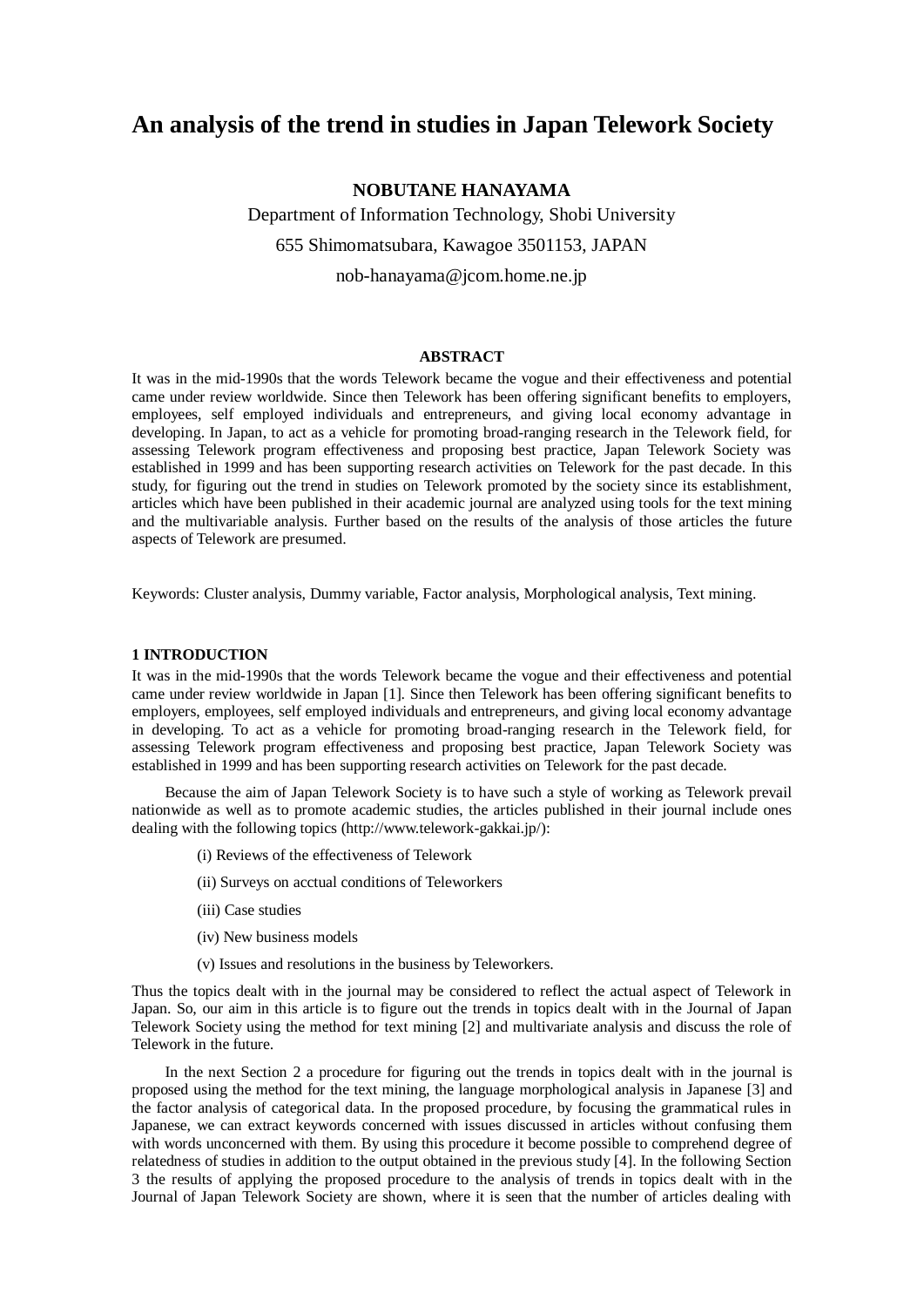topics such as "introduction of telework" has decreased while that dealing with topics such as "sustain" has increased. Finally in Section 4 the role of Telework in the future is discussed based on the results of trend analysis.

# **2 PROCEDURE**

The procedure proposed in this study consists of the following steps.

- (I) Keyword extraction using the language morphological analysis method
- (II) Keyword Selection based on frequency distribution
- (III) Factor analysis of categorical data
- (IV) Cluster analysis based on factor scores

Morphological analysis [5] is a basic technology for language processing using computer, where text is divided into the smallest units of syntax (morphemes) with word class which can be recognized as words having certain meanings. For applying this method to the analysis of our data the following morphological parsers are commercially available: Rosette by Bases Technology, GENGORO by Zoo Corporation, MARIMO by MUTA Inc. These parsers are, however, rather expensive, hence we use a morphological parser for the Japanese language CHASEN given for free by Matsumoto Laboratory in Computational Linguistics Laboratory Graduate School of Information Science Nara Institute of Science and Technology.

In the step (II) morphemes are selected as keywords concerning topics dealt with articles based on frequency. Such morphemes (keywords), however, does not necessarily concern topics discussed in articles, hence, in this step, focusing the property of academic composition in Japanese, we select morphemes (keywords) which hold the following three conditions as topics discussed in the articles:

- (a) They are included in (the) sentence which includes the phrase "in this article" or "in this study" or "in this paper"
- (b) They are nouns conjunctive to verves, that is, nouns used like "do nouns".
- (c) They locate after negative conjunctions in sentences.

Now it is noticed that Most of Japanese academic articles have sentences such that "in this article we do *noun*". In the step (III) or (IV) we use one of the Japanese software "Excel TAHENRYO" for Windows by ESUMI Co., Ltd. for multivariate analysis

#### **3 RESULTS**

In this section the proposed procedure is applied to the analysis of the articles published in the Journal of Japan Telework Society since 1990s.

#### **3.1 Keyword extraction using the language morphological analysis method**

Figure 1 illustrates the image of output given by CHASEN.



Figure 1. Image of output by CHASEN (in Japanese)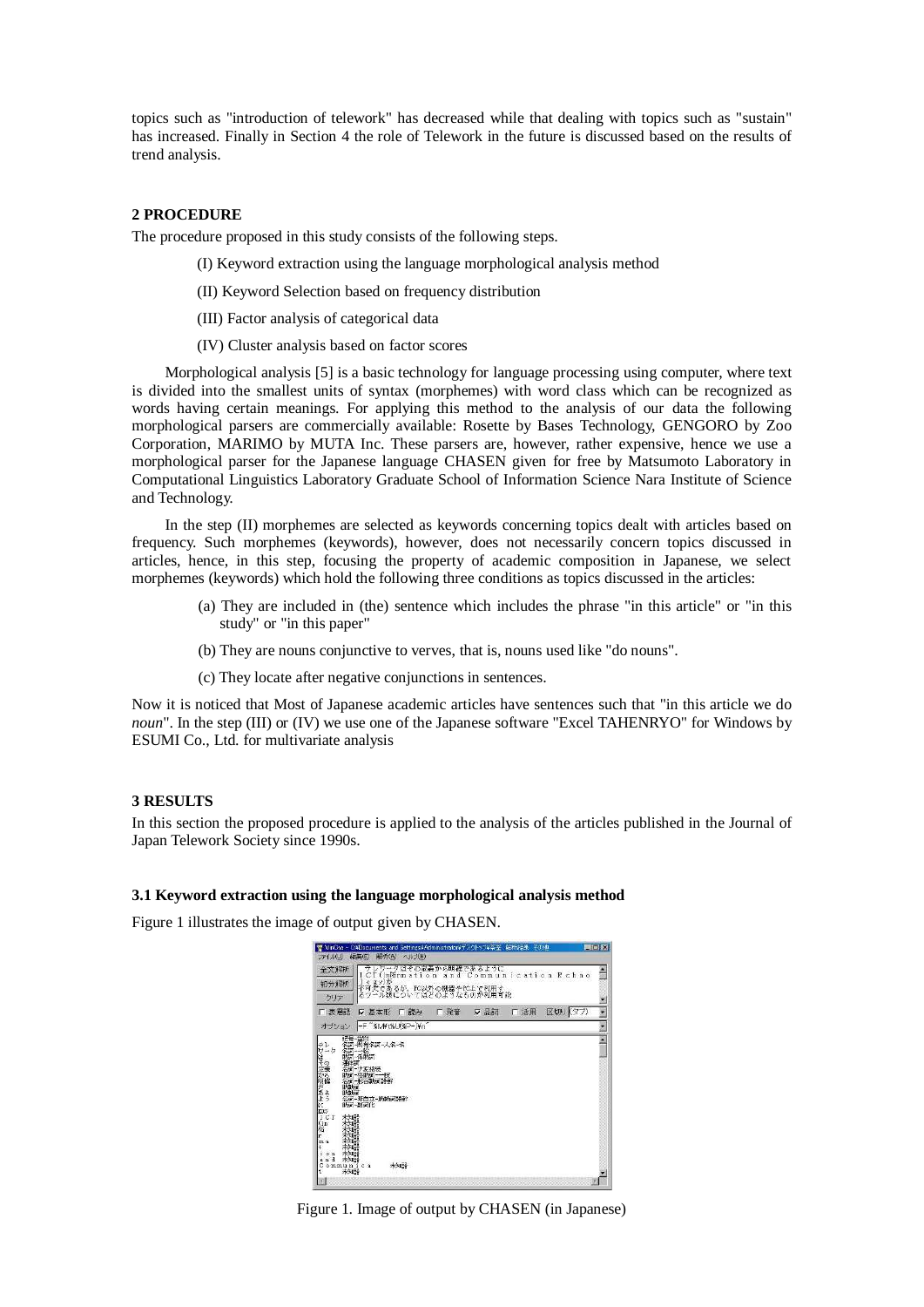Based on the output by CHASEN we select nouns as candidates of keywords associated with topics discussed in every article published in the Journal of Japan Telework Society.

# **3.2 Keyword Selection based on frequency distribution**

Table 1 indicates 18 morphemes (keywords) which are included in at least three articles in the Journal of Japan Telework Society and hold the conditions (a), (b) and (c).

Table 1. 18 morphemes (keywords) which are included in at least three articles in the Journal of Japan Telework Society and hold the conditions (a), (b) and (c)

| survey         | research      | discussion   | analysis            | Introduction |
|----------------|---------------|--------------|---------------------|--------------|
| implementation | relation      | review       | <i>c</i> eanization | definition   |
| induction      | consciousness | conformation | in existence        | at home      |
| take root      | proposal      | comparison   |                     |              |

The English words in the table are given by translating Japanese morphemes (keywords) to English, hence they may be a kind of unnatural as keywords in academic journals.

# **2.3 Factor analysis of categorical data**

For proceeding the third step let us consider data on dummy variables of the morphemes (keywords) in Table 1 for every article which equals one if the article includes the corresponding morpheme (keyword) nor equals zero, and we get a set of (article, keyword)-tabulated data on dummy variables as Table 2.

|                                 | survey       | research         | discussion |                  |          | analysis introduction implementation relation review organization definition |                  |                  |          | induction   | consciousness | in existence | at home take root |          | proposal     | comparison conformation |  |
|---------------------------------|--------------|------------------|------------|------------------|----------|------------------------------------------------------------------------------|------------------|------------------|----------|-------------|---------------|--------------|-------------------|----------|--------------|-------------------------|--|
| <b>Toward Telework Adoption</b> |              |                  |            |                  |          |                                                                              |                  |                  |          |             |               |              |                   |          |              |                         |  |
| Methodology for Japanese        |              |                  |            | $\theta$         |          |                                                                              | $\Omega$         |                  |          |             |               |              |                   |          |              |                         |  |
| Organizations: Case-based       |              |                  |            |                  |          |                                                                              |                  |                  |          |             |               |              |                   |          |              |                         |  |
| Approach                        |              |                  |            |                  |          |                                                                              |                  |                  |          |             |               |              |                   |          |              |                         |  |
| A Research of Impeding          |              |                  |            |                  |          |                                                                              |                  |                  |          |             |               |              |                   |          |              |                         |  |
| Elements on Taking Root of      |              |                  |            |                  |          |                                                                              |                  |                  |          |             |               |              |                   |          |              |                         |  |
| Telework into Japanese          |              |                  |            |                  |          |                                                                              | $\boldsymbol{0}$ | $\bf{0}$         |          |             |               |              |                   |          |              |                         |  |
| Enterprises                     |              |                  |            |                  |          |                                                                              |                  |                  |          |             |               |              |                   |          |              |                         |  |
| An Analytical Model of          |              |                  |            |                  |          |                                                                              |                  |                  |          |             |               |              |                   |          |              |                         |  |
| <b>Telework Centre</b>          |              |                  |            |                  |          |                                                                              |                  |                  |          |             |               |              |                   |          |              |                         |  |
| Development Patterns: UK        |              | $\Omega$         |            | $\theta$         |          |                                                                              | $\Omega$         | $\theta$         |          |             |               |              |                   |          |              |                         |  |
| Case Studies                    |              |                  |            |                  |          |                                                                              |                  |                  |          |             |               |              |                   |          |              |                         |  |
|                                 |              |                  |            |                  |          |                                                                              |                  |                  |          |             |               |              |                   |          |              |                         |  |
| A Study on Implementation of    |              |                  |            | $\mathbf{I}$     |          |                                                                              | $\overline{0}$   | $\mathbf{1}$     |          | $\theta$    | $\mathbf 0$   |              |                   |          |              | $\mathbf{C}$            |  |
| an Organizational Telework      |              |                  |            |                  |          |                                                                              |                  |                  |          |             |               |              |                   |          |              |                         |  |
| A Study on the Trends of        |              |                  |            |                  |          |                                                                              |                  |                  |          |             |               |              |                   |          |              |                         |  |
| Japanese Research for           |              |                  |            |                  |          |                                                                              |                  | $\mathbf 0$      |          |             |               |              |                   |          |              |                         |  |
| Telework                        |              |                  |            |                  |          |                                                                              |                  |                  |          |             |               |              |                   |          |              |                         |  |
| Perceived Telework Obstacles    |              |                  |            |                  |          |                                                                              |                  |                  |          |             |               |              |                   |          |              |                         |  |
| : Tenacious Misconceptions in   | $\epsilon$   |                  |            | $\theta$         |          |                                                                              | $\Omega$         | $\theta$         |          |             |               |              |                   |          |              |                         |  |
| Survey Free Responses and       |              |                  |            |                  |          |                                                                              |                  |                  |          |             |               |              |                   |          |              |                         |  |
| the Role of HRM                 |              |                  |            |                  |          |                                                                              |                  |                  |          |             |               |              |                   |          |              |                         |  |
| Communication Pattern of        |              |                  |            |                  |          |                                                                              | $\theta$         | $\mathbf 0$      |          |             |               |              |                   |          |              |                         |  |
| <b>Telework Groups</b>          |              |                  |            |                  |          |                                                                              |                  |                  |          |             |               |              |                   |          |              |                         |  |
| The Formation of Community      |              |                  |            |                  |          |                                                                              |                  |                  |          |             |               |              |                   |          |              |                         |  |
| Support with SOHO Workers       |              |                  |            |                  |          |                                                                              |                  |                  |          |             |               |              |                   |          |              |                         |  |
| : A Successful Path for         |              |                  |            | $\overline{0}$   |          |                                                                              |                  | $\mathbf 0$      |          |             |               |              |                   |          |              |                         |  |
| Network Business of Private     |              |                  |            |                  |          |                                                                              |                  |                  |          |             |               |              |                   |          |              |                         |  |
| Sole Proprietors                |              |                  |            |                  |          |                                                                              |                  |                  |          |             |               |              |                   |          |              |                         |  |
| A study of way of classifying   |              |                  |            |                  |          |                                                                              |                  |                  |          |             |               |              |                   |          |              |                         |  |
| SOHO-workers and factors        |              |                  |            |                  |          |                                                                              |                  |                  |          |             |               |              |                   |          |              |                         |  |
| deciding earnings of SOHO-      |              |                  |            | $\overline{0}$   |          |                                                                              | $\Omega$         | $\mathbf 0$      |          |             |               |              |                   |          |              |                         |  |
| business Based on Analysis of   |              |                  |            |                  |          |                                                                              |                  |                  |          |             |               |              |                   |          |              |                         |  |
|                                 |              |                  |            |                  |          |                                                                              |                  |                  |          |             |               |              |                   |          |              |                         |  |
| Data on a Survey                |              |                  |            |                  |          |                                                                              |                  |                  |          |             |               |              |                   |          |              |                         |  |
| Why do SOHOs gather in a        |              |                  |            |                  |          |                                                                              |                  |                  |          |             |               |              |                   |          |              |                         |  |
| city? : A study on the location | £            | $\theta$         |            | $\mathbf{I}$     | $\Omega$ |                                                                              | $\Omega$         | $\mathbf{1}$     |          | $\theta$    | $\theta$      |              |                   |          |              | C                       |  |
| of SOHO                         |              |                  |            |                  |          |                                                                              |                  |                  |          |             |               |              |                   |          |              |                         |  |
| A Study on Implementation of    |              |                  |            |                  |          |                                                                              |                  |                  |          |             |               |              |                   |          |              |                         |  |
| Telework in Large-scale         | $\mathbf 0$  | $\boldsymbol{0}$ |            | $\boldsymbol{0}$ |          |                                                                              | $\theta$         | $\boldsymbol{0}$ |          | $\mathbf 0$ | $\theta$      |              |                   |          |              | O                       |  |
| System development              |              |                  |            |                  |          |                                                                              |                  |                  |          |             |               |              |                   |          |              |                         |  |
| Management Failure: Work        |              |                  |            |                  |          |                                                                              |                  |                  |          |             |               |              |                   |          |              |                         |  |
| Hours, Paid Leave and           | $\mathbf 0$  | $\theta$         |            | $\mathbf{I}$     | $\Omega$ |                                                                              | $\Omega$         | $\theta$         |          | $\sqrt{ }$  | $\theta$      |              |                   |          |              | O                       |  |
| Occupational Health Issues      |              |                  |            |                  |          |                                                                              |                  |                  |          |             |               |              |                   |          |              |                         |  |
| and Telework                    |              |                  |            |                  |          |                                                                              |                  |                  |          |             |               |              |                   |          |              |                         |  |
| A Study on Workstyle            |              |                  |            |                  |          |                                                                              |                  |                  |          |             |               |              |                   |          |              |                         |  |
| Diversification and the Role of |              |                  |            |                  |          |                                                                              |                  |                  |          |             |               |              |                   |          |              |                         |  |
| Telework in Human Resource      | $\theta$     |                  |            | $\overline{0}$   | $\Omega$ |                                                                              |                  | $\theta$         |          |             | $\theta$      |              |                   |          |              |                         |  |
| Management                      |              |                  |            |                  |          |                                                                              |                  |                  |          |             |               |              |                   |          |              |                         |  |
| A Study on An Organizational    |              |                  |            |                  |          |                                                                              |                  |                  |          |             |               |              |                   |          |              |                         |  |
|                                 |              |                  |            |                  |          |                                                                              |                  |                  |          |             |               |              |                   |          |              |                         |  |
| Strategic Model for Network     |              |                  |            |                  |          |                                                                              |                  |                  |          |             |               |              |                   |          |              |                         |  |
| Society: The Symbiotic          |              |                  |            | $\theta$         |          |                                                                              |                  |                  |          |             |               |              |                   |          |              |                         |  |
| Organization Model with         |              |                  |            |                  |          |                                                                              |                  |                  |          |             |               |              |                   |          |              |                         |  |
| Telework and Coevolution        |              |                  |            |                  |          |                                                                              |                  |                  |          |             |               |              |                   |          |              |                         |  |
| Corporate HRM Issues and        |              |                  |            |                  |          |                                                                              |                  |                  |          |             |               |              |                   |          |              |                         |  |
| Introduction of Flexible Work   |              |                  |            |                  |          |                                                                              |                  |                  |          |             |               |              |                   |          |              |                         |  |
| Styles in JAPAN Job             |              | $\Omega$         |            | $\Omega$         |          |                                                                              |                  | $\sqrt{ }$       |          |             |               |              |                   |          |              |                         |  |
| Contents, Discretion for        |              |                  |            |                  |          |                                                                              |                  |                  |          |             |               |              |                   |          |              |                         |  |
| Working Hours and Place,        |              |                  |            |                  |          |                                                                              |                  |                  |          |             |               |              |                   |          |              |                         |  |
| Women's Continuous Workin       |              |                  |            |                  |          |                                                                              |                  |                  |          |             |               |              |                   |          |              |                         |  |
| A Telework Introduction         |              |                  |            |                  |          |                                                                              |                  |                  |          |             |               |              |                   |          |              |                         |  |
| Policy Linked to Paid Leave :   | $\mathbf 0$  | $\boldsymbol{0}$ |            | $\boldsymbol{0}$ |          |                                                                              |                  | $\bf{0}$         |          |             | $\theta$      |              |                   |          |              | O                       |  |
| A Proposal for 'Leave with      |              |                  |            |                  |          |                                                                              |                  |                  |          |             |               |              |                   |          |              |                         |  |
| Telework"                       |              |                  |            |                  |          |                                                                              |                  |                  |          |             |               |              |                   |          |              |                         |  |
| Telework & CSR                  | $\theta$     | $\Omega$         |            | л                | $\Omega$ |                                                                              | п                | $\Omega$         | $\Omega$ | $\Omega$    | $\sqrt{ }$    | C            | $\theta$          | $\Omega$ | $\Omega$     | $\Omega$                |  |
| Where is SOHO?                  | $\mathbf{0}$ | $\boldsymbol{0}$ |            | $\bf{0}$         | $\Omega$ |                                                                              | $\overline{0}$   | $\bf{0}$         |          |             | $\theta$      |              | $\theta$          | $\Omega$ | $\mathbf{0}$ | $\theta$                |  |
| A study on the employment       |              |                  |            |                  |          |                                                                              |                  |                  |          |             |               |              |                   |          |              |                         |  |
| promotion effect of telework:   |              |                  |            |                  |          |                                                                              |                  |                  |          |             |               |              |                   |          |              |                         |  |
| Mainly issues about work        |              |                  |            | $\theta$         | $\Omega$ |                                                                              | $\Omega$         | $\theta$         |          |             |               |              |                   |          |              |                         |  |
| environment of disabled         |              |                  |            |                  |          |                                                                              |                  |                  |          |             |               |              |                   |          |              |                         |  |
|                                 |              |                  |            |                  |          |                                                                              |                  |                  |          |             |               |              |                   |          |              |                         |  |
| people and childcarers          |              |                  |            |                  |          |                                                                              |                  |                  |          |             |               |              |                   |          |              |                         |  |
| Mentoring and the Mitaka City   |              | $\boldsymbol{0}$ |            | $\bf{0}$         | $\Omega$ |                                                                              | $\boldsymbol{0}$ | $\bf{0}$         |          |             | $\mathbf 0$   |              |                   |          |              |                         |  |
| 'SOHO Venture College'          |              |                  |            |                  |          |                                                                              |                  |                  |          |             |               |              |                   |          |              |                         |  |
| The Actual Conditions of        |              |                  |            |                  |          |                                                                              |                  |                  |          |             |               |              |                   |          |              |                         |  |
| SOHO Businesses and             |              | $\theta$         |            | $\Omega$         | $\Omega$ |                                                                              | $\Omega$         | $\theta$         |          |             |               |              |                   |          |              |                         |  |
| SOHO Aspirants                  |              |                  |            |                  |          |                                                                              |                  |                  |          |             |               |              |                   |          |              |                         |  |
| A Study on Telework as BPR      |              |                  |            |                  |          |                                                                              |                  |                  |          |             |               |              |                   |          |              |                         |  |
| Strategy of Companies: A        |              | $\overline{0}$   |            | $\overline{0}$   | $\Omega$ |                                                                              | $\Omega$         | $\Omega$         |          |             |               |              |                   |          |              |                         |  |
| Case of A Japanese Company      |              |                  |            |                  |          |                                                                              |                  |                  |          |             |               |              |                   |          |              |                         |  |
| Using ICT for telework and      |              |                  |            |                  |          |                                                                              |                  |                  |          |             |               |              |                   |          |              |                         |  |
| education                       |              | $\boldsymbol{0}$ |            | $\mathbf 0$      | $\theta$ |                                                                              | $\Omega$         | $\bf{0}$         |          |             |               |              |                   |          |              |                         |  |
|                                 |              |                  |            |                  |          |                                                                              |                  |                  |          |             |               |              |                   |          |              |                         |  |

Table 2. (Article, keyword)-tabulated Data on dummy variables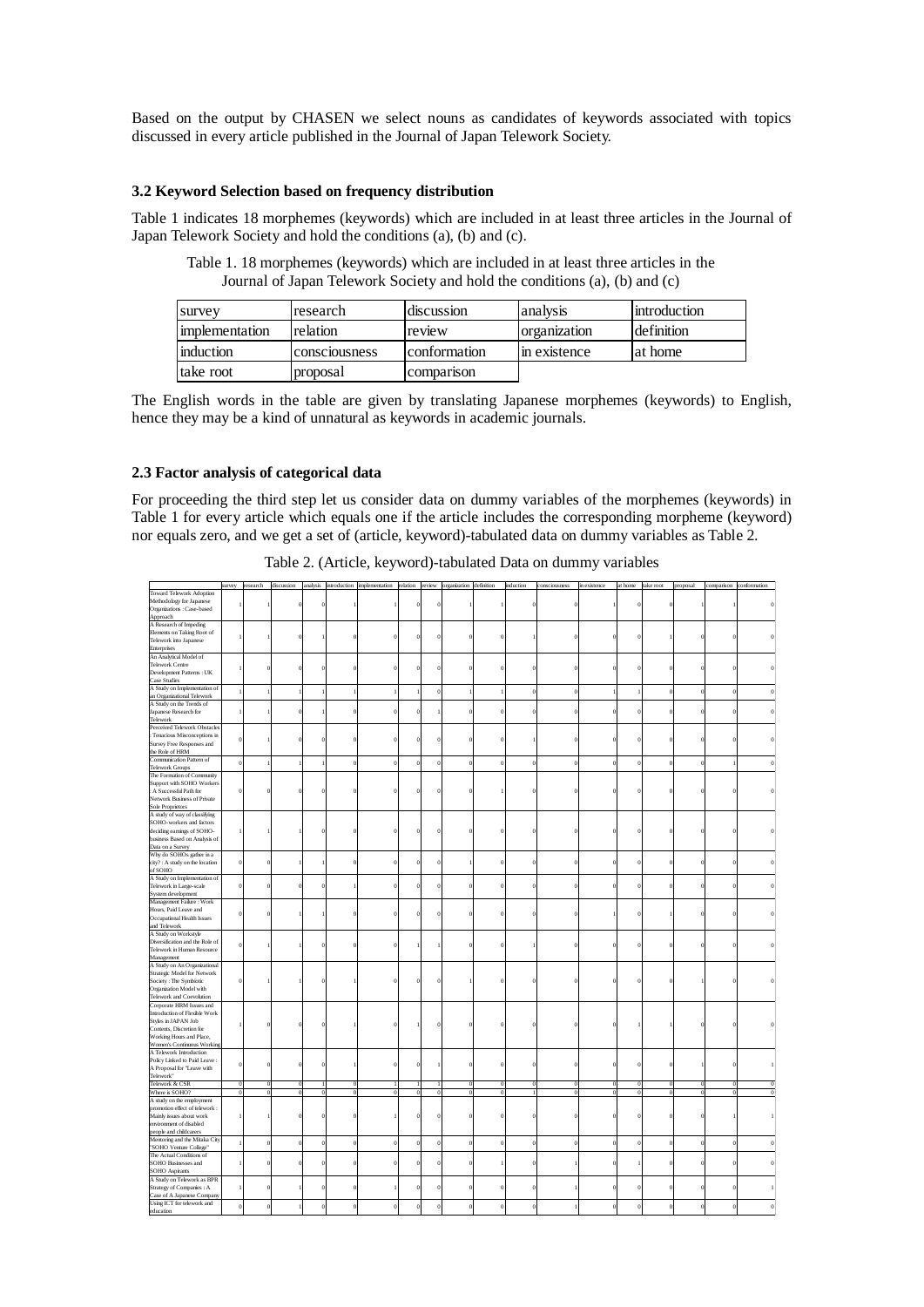Then we can apply the factor analysis to the (article, keyword)-tabulated data given in Table 1 for figuring out the relation among the articles in the meaning of topics discussed in the articles in the journal. A summary of the result is indicated in Table 3.

Table 3. Summary of the result of applying the factor analysis to the data given in Table 2

| Eigen Values fotated)    |  |             |                                 |          |  |  |  |  |  |  |
|--------------------------|--|-------------|---------------------------------|----------|--|--|--|--|--|--|
| Facor                    |  | Eigen Value | Contribution Rat Cumulative (%) |          |  |  |  |  |  |  |
|                          |  | 2.49        | 13.85                           | 13.85    |  |  |  |  |  |  |
|                          |  | 2.08        | 11.56                           | 25.40    |  |  |  |  |  |  |
|                          |  | 1.70        | 9.46                            | 34.86    |  |  |  |  |  |  |
| Factor loading (rotated) |  |             |                                 |          |  |  |  |  |  |  |
|                          |  | Factor 1    | Factor 2                        | Factor 3 |  |  |  |  |  |  |
| .                        |  | 0.50        | 0.21                            | $\alpha$ |  |  |  |  |  |  |

|                | Factor 1 | Factor 2 | Factor 3 |
|----------------|----------|----------|----------|
| organization   | 0.76     | 0.21     | 0.02     |
| proposal       | 0.63     | $-0.01$  | $-0.37$  |
| in existence   | 0.59     | 0.31     | 0.28     |
| introduction   | 0.54     | 0.27     | 0.02     |
| at home        | $-0.05$  | 0.80     | 0.48     |
| definition     | 0.33     | 0.62     | $-0.01$  |
| relation       | 0.10     | 0.12     | 0.66     |
| analysis       | 0.16     | $-0.18$  | 0.51     |
| survey         | 0.03     | 0.44     | 0.07     |
| research       | 0.45     | $-0.19$  | 0.13     |
| discussion     | 0.14     | $-0.04$  | 0.10     |
| implementation | 0.40     | 0.30     | 0.08     |
| review         | 0.01     | $-0.32$  | 0.18     |
| induction      | $-0.18$  | $-0.37$  | 0.17     |
| consciousness  | $-0.37$  | 0.44     | $-0.26$  |
| take root      | $-0.12$  | 0.00     | 0.42     |
| comparison     | 0.42     | 0.02     | $-0.19$  |

From the above table it is found that Factor 1 is associated with the morphemes (keywords) "organization", "proposal", "in existence" and "introduction", Factor 2 is associated with the morphemes (keywords) "at home" and "definition", and Factor 3 is associated with the morphemes (keywords) "relation" and "analysis".

# **3.4 Cluster analysis based on factor scores**

In this fourth step the trends in the topics in the articles are figured out by applying the cluster analysis to the data on Factor scores obtained in the third step. The factor sores are given in Table 3.

Table 3. Factor socores

|    |                                                                                                                                                            | Factor 1 | Factor 2          | Factor 3 |
|----|------------------------------------------------------------------------------------------------------------------------------------------------------------|----------|-------------------|----------|
|    | 1 Toward Telework Adoption Methodology for Japanese Organizations : Case-based Approach                                                                    | 3.01     | 0.38 <sup>3</sup> | $-1.14$  |
|    | 2 A Research of Impeding Elements on Taking Root of Telework into Japanese Enterprises                                                                     | $-0.28$  | $-1.28$           | 0.46     |
|    | 3 An Analytical Model of Telework Centre Development Patterns : UK Case Studies                                                                            | $-0.39$  | $-0.46$           | $-0.41$  |
|    | 4 A Study on Implementation of an Organizational Telework                                                                                                  | 1.48     | 1.91              | 2.09     |
|    | 5 A Study on the Trends of Japanese Research for Telework                                                                                                  | $-0.10$  | $-0.58$           | 0.39     |
|    | 6 Perceived Telework Obstacles : Tenacious Misconceptions in Survey Free Responses and the Role of HRM                                                     | $-0.37$  | $-0.49i$          | 0.24     |
|    | 7 Communication Pattern of Telework Groups                                                                                                                 | 0.14     | $-0.95$           | 0.05     |
| 8  | The Formation of Community Support with SOHO Workers : A Successful Path for Network Business of<br><b>Private Sole Proprietors</b>                        | $-0.45$  | $0.14\frac{3}{5}$ | $-0.98$  |
| 9  | A study of way of classifying SOHO-workers and factors deciding earnings of SOHO-business Based on<br>Analysis of Data on a Survey                         | $-0.38$  | $-0.23$           | $-0.30$  |
|    | 10 Why do SOHOs gather in a city? : A study on the location of SOHO                                                                                        | 0.40     | $-0.07$           | 0.07     |
|    | 11 A Study on Implementation of Telework in Large-scale System development                                                                                 | $-0.32$  | $-0.44i$          | $-0.68$  |
|    | 12 Management Failure : Work Hours, Paid Leave and Occupational Health Issues and Telework                                                                 | $-0.01$  | 0.03              | 1.13     |
|    | 13 A Study on Workstyle Diversification and the Role of Telework in Human Resource Management                                                              | $-0.09$  | $-1.19$           | 0.80     |
| 14 | A Study on An Organizational Strategic Model for Network Society : The Symbiotic Organization Model with<br>Telework and Coevolution                       | 1.56     | $-0.42$           | $-0.85$  |
| 15 | Corporate HRM Issues and Introduction of Flexible Work Styles in JAPAN Job Contents, Discretion for<br>Working Hours and Place, Women's Continuous Working | $-0.60$  | 1.27              | 1.57     |
|    | 16 A Telework Introduction Policy Linked to Paid Leave : A Proposal for "Leave with Telework"                                                              | 0.21     | $-0.02i$          | $-0.80$  |
|    | 17 Telework & CSR                                                                                                                                          | 0.06     | $-0.97i$          | 1.14     |
|    | 18 Where is SOHO?                                                                                                                                          | $-0.75$  | $-0.23$           | $-0.04$  |
|    | 19 A study on the employment promotion effect of telework : Mainly issues about work environment of disabled<br>people and childcarers                     | 0.06     | 0.75              | $-0.33$  |
|    | 20 Mentoring and the Mitaka City "SOHO Venture College"                                                                                                    | $-0.39$  | $-0.46$           | $-0.41$  |
|    | 21 The Actual Conditions of SOHO Businesses and SOHO Aspirants                                                                                             | $-1.25$  | 2.86              | $-0.05$  |
|    | 22 A Study on Telework as BPR Strategy of Companies : A Case of A Japanese Company                                                                         | $-0.87$  | 0.73              | $-1.05$  |
|    | 23 Using ICT for telework and education                                                                                                                    | $-0.65$  | $-0.30$           | $-0.89$  |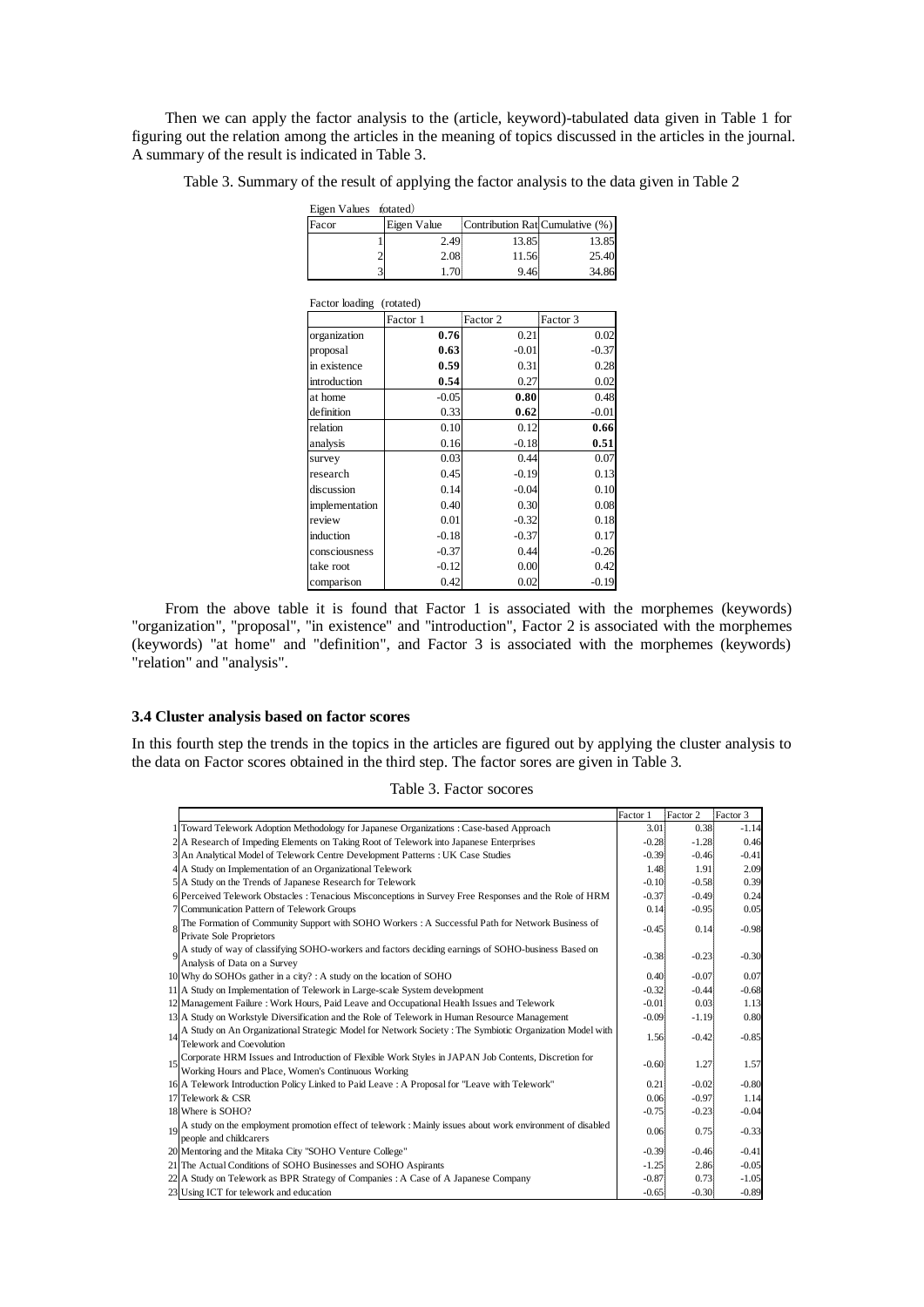The result of applying the cluster analysis to the data on factor scores are given in the figure 2 by tree diagram and the average values of factor scores in every cluster are given in figure 3-6.



Figure 2. Tree diagram obtained from the cluster analysis of data on the factor scores













the articles belonging to Cluster 3 the articles belonging to Cluster 4

From the Figures 3-6 each Cluster 1- 4 are characterized as follows.

Cluster 1: Ordinary Telework study

Cluster 2: Analysis of Teleword without discussion of its definition

Closter 3: Analysis of Teleword with discussion of its definition

Cluster 4: Proposal or introduction of Telework to organizations in existence